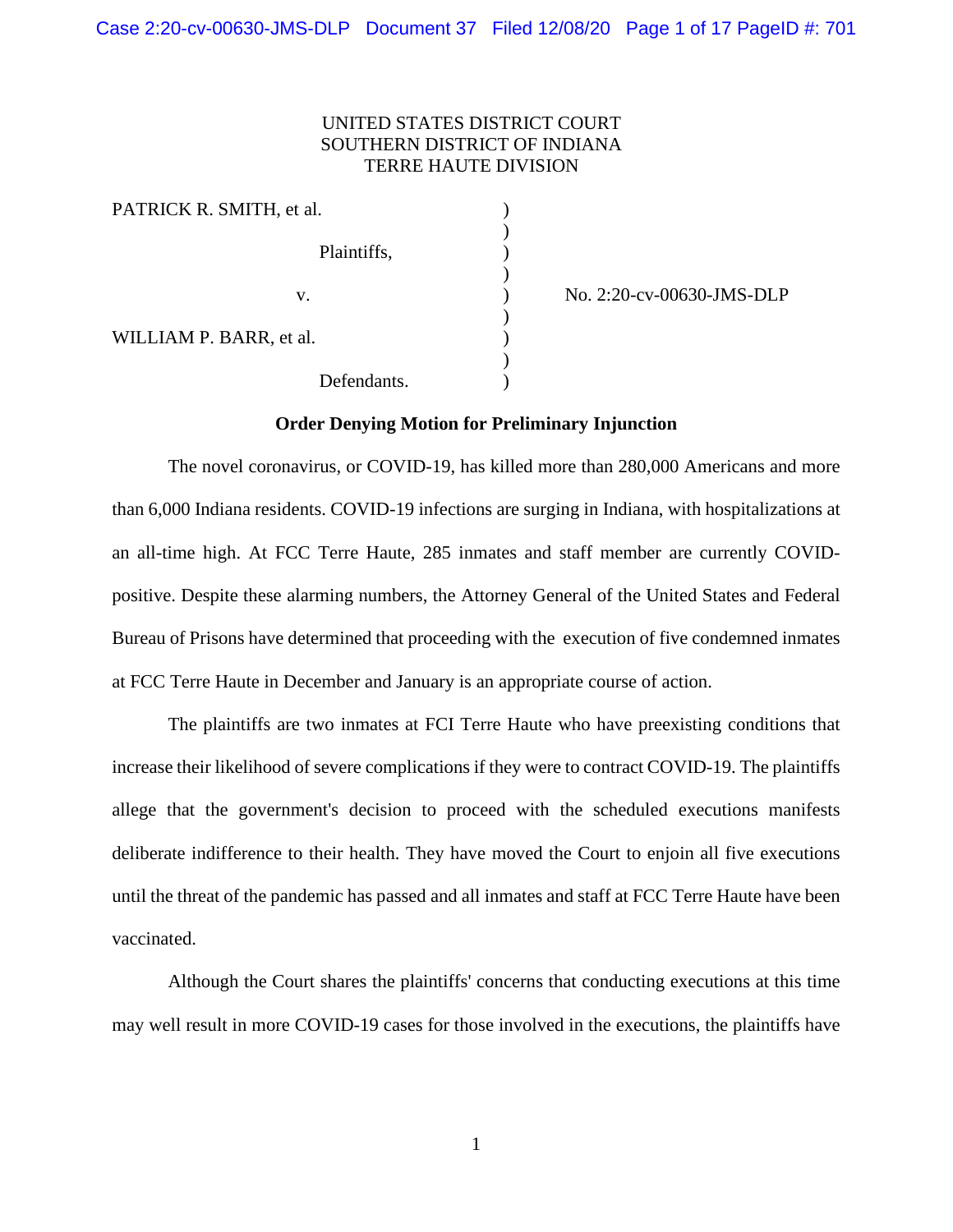not shown that increased risk extends to them, and thus have not shown a likelihood of success on the merits of their motion. Accordingly, the motion for preliminary injunction must be denied.

# **I. Background**

### **A. COVID-19 in the Community**

COVID-19 has been spreading in the United States since early 2020. It is a highly contagious and deadly disease. While most people who contract COVID-19 experience mild symptoms, the virus can lead to respiratory failure, lung damage, heart damage, neurological damage, and death. The virus is generally spread "through exposure to respiratory droplets when a person is in close contact with someone who has COVID-19," though there is also evidence that transmission can occur amongst people who are farther apart if they are in enclosed spaces with inadequate ventilation.<sup>[1](#page-1-0)</sup> Wearing masks, hand-washing, and social distancing help prevent the spread of the virus. *Id.* 

This year, more than 13 million people in the United States have tested positive and more than [2](#page-1-1)80,000 Americans have died from COVID-19-related illnesses.<sup>2</sup> The virus has upended every aspect of American life. More Americans work from home than ever. Businesses such as restaurants, movie theaters, and concert venues have shuttered—some temporarily, some permanently. Millions of children are attending school virtually. Hospitals' resources are stretched to their limits. Dr. Anthony Fauci, the nation's top infectious disease expert, has urged Americans to cancel Christmas travel plans, citing the uptick in cases from ill-advised Thanksgiving travel.<sup>[3](#page-1-2)</sup>

<span id="page-1-0"></span><sup>1</sup> CDC, *How COVID-19 Spreads*, [https://www.cdc.gov/coronavirus/2019-ncov/prevent-getting](https://www.cdc.gov/coronavirus/2019-ncov/prevent-getting-sick/how-covid-spreads.html)[sick/how-covid-spreads.html](https://www.cdc.gov/coronavirus/2019-ncov/prevent-getting-sick/how-covid-spreads.html) (last updated Oct. 28, 2020).

<span id="page-1-1"></span><sup>&</sup>lt;sup>2</sup> CDC, *Covid Tracker*, [https://covid.cdc.gov/covid-data-tracker/#cases\\_casesper100klast7days](https://covid.cdc.gov/covid-data-tracker/#cases_casesper100klast7days) (last accessed Dec. 8, 2020).

<span id="page-1-2"></span><sup>&</sup>lt;sup>3</sup> Alex Korab, *Dr. Fauci Warns You Cancel Christmas Travel Now*, YAHOO LIFE (Dec. 4, 2020), <https://www.yahoo.com/lifestyle/dr-fauci-warns-cancel-christmas-125504391.html>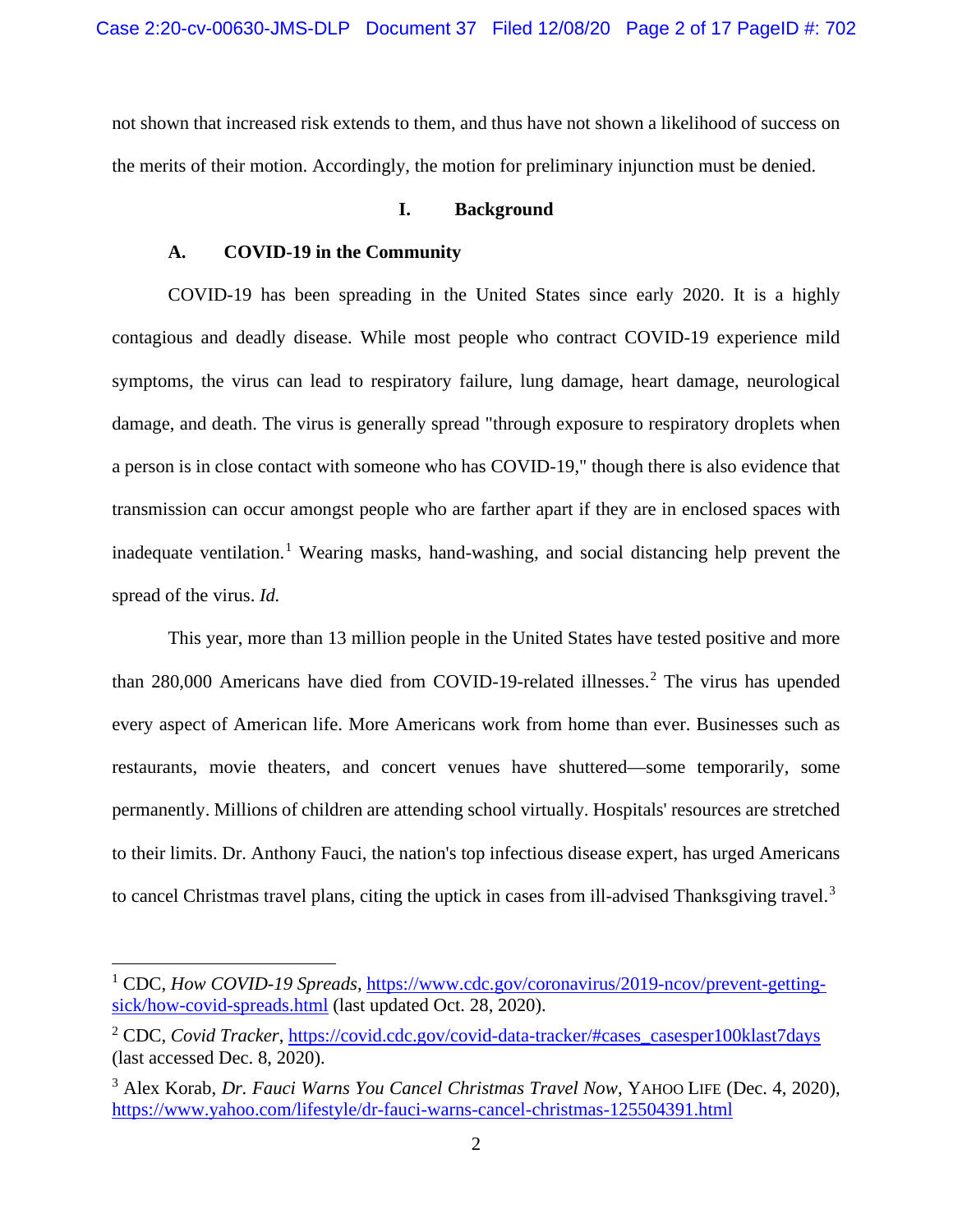On March 6, 2020, Indiana Governor Eric Holcomb declared a public health emergency throughout the State of Indiana and renewed that declaration for the ninth time on December 1, 2020.[4](#page-2-0) In Indiana, more than 387,000 Indiana residents have contracted COVID-19, and 5,986 have died.<sup>[5](#page-2-1)</sup> Indiana has experienced a surge of positive cases in recent weeks. As of December 1, 2020, Indiana ranks second in the nation for COVID-19 hospitalizations per capita, with roughly 50 out of every 100,000 Hoosiers currently hospitalized with COVID-19.<sup>[6](#page-2-2)</sup> The number of Indiana residents now hospitalized with COVID-19 exceeds any other time in the pandemic. *Id.* With over 1,400 COVID-19 deaths, November was the deadliest month in Indiana since the pandemic began.[7](#page-2-3)

In light of the surge of cases in Indiana, Governor Holcomb has implemented new measures to "counter the spread" of COVID-19, including enhanced social distancing and limits on how many people may convene "in a single space."[8](#page-2-4) The Indiana Department of Health has created a system of color-coding counties based on the number of weekly cases per 100,000 and the seven-

<span id="page-2-0"></span><sup>4</sup> Executive Order 20-49, *Ninth Renewal of the Public Health Emergency Declaration for the COVID-19 Outbreak*, (Dec. 1, 2020) available at, [https://www.in.gov/gov/files/Executive-](https://www.in.gov/gov/files/Executive-Order-20-49-Ninth-Renewal-of-Emergency-Declaration.pdf)[Order-20-49-Ninth-Renewal-of-Emergency-Declaration.pdf](https://www.in.gov/gov/files/Executive-Order-20-49-Ninth-Renewal-of-Emergency-Declaration.pdf)

<span id="page-2-1"></span><sup>5</sup> IN.GOV, *Department of Health: Health Department Updates Statewide COVID-19 Case Counts* (Dec. 7, 2020), https://events.in.gov/event/health\_department\_updates\_statewide\_covid-19\_case\_counts\_5636

<span id="page-2-2"></span><sup>6</sup> Shari Rudavsky and Emily Hopkins, *Indiana has more people per capita hospitalized for coronavirus than any other state but one*, INDIANAPOLIS STAR (Dec. 1, 2020), https://www.indystar.com/story/news/health/2020/12/01/indiana-covid-state-2nd-nationhospitalizations-per-capita/6468779002/

<span id="page-2-3"></span><sup>7</sup> Shari Rudavsky and Stephen Beard, *November is deadliest month to date for Indiana*, INDIANAPOLIS STAR (Dec. 3, 2020),

https://www.indystar.com/story/news/health/2020/12/03/indiana-covid-deaths-hit-record-highnovember/3797155001/

<span id="page-2-4"></span><sup>8</sup> Executive Order 20-48, *County—Based Measures and Restrictions Based on the Impact and Spread of the Coronavirus Disease* (Nov. 19, 2020), available at https://www.in.gov/gov/files/Executive Order 20-48 Color-Coded County Assessments.pdf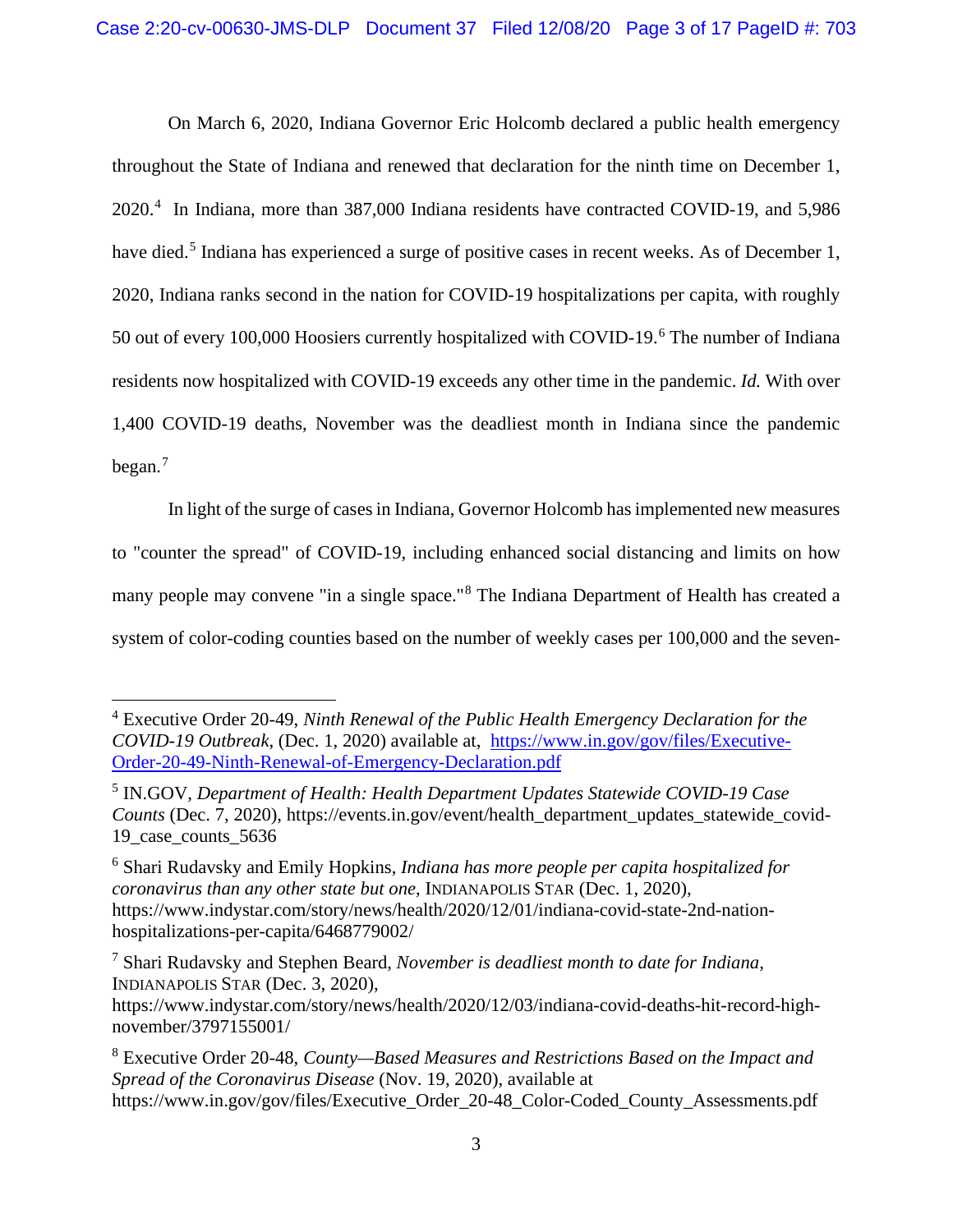day positivity rate. *Id.* Counties rated Red have the highest number of active cases, followed by Orange, Yellow, and Blue. *Id.* Health guidelines depend on the county's color. *Id.* For counties designated as Orange, no more than 50 individuals may be present at an event "in a single space, indoors or outdoors, at the same time"; for counties designated as Red, the limit is 25 individuals. *Id.* Groups seeking to host an event with more individuals are required to submit a safety plan to the local board of health. *Id.* Vigo County is currently designated Orange, but local health officials expect Vigo County to turn Red by the week of December 6,  $2020$ .<sup>[9](#page-3-0)</sup> Due to rising number of COVID-19-related deaths, the Vigo County Health Department recently rented "four refrigerated semi-trailers" to serve as a temporary morgue, with a health department administrator stating, "We have to have some place for mass casualties to go, and this is one of those situations that is going to get worse before it gets better."[10](#page-3-1)

# **B. COVID-19 in the BOP**

Prisons have been hotspots for COVID-19 outbreaks.<sup>[11](#page-3-2)</sup> There are many challenges in the prison setting that create an increased risk of a COVID-19 outbreak: prisoners and staff cannot appropriately practice social distancing; prisons lack adequate personal protective equipment; prisons are often poorly ventilated; and prisoners are transported between facilities, hospitals, and

<span id="page-3-0"></span><sup>9</sup> WTHI-TV 10, *Looking ahead to the future: Vigo County's COVID-19 status may turn red*  (Dec. 2, 2020), https://www.wthitv.com/content/news/Looking-ahead-to-the-future-Vigo-countymay-be-going-red--573268361.html

<span id="page-3-1"></span><sup>10</sup> Sue Loughlin, *Vigo County orders refrigerated trucks for bodies*, TRIBUNE-STAR (Nov. 13, 2020), https://www.tribstar.com/news/vigo-county-orders-refrigerated-trucks-forbodies/article\_a200de04-25c7-11eb-92b9-277611899579.html

<span id="page-3-2"></span><sup>11</sup> *See, e.g.,* Edmund L. Andrews, *Why prisons and jails have become COVID hotspots*, Stanford Engineering (Sept. 23, 2020), [https://engineering.stanford.edu/magazine/article/why-prisons](https://engineering.stanford.edu/magazine/article/why-prisons-and-jails-have-become-covid-hotspots)[and-jails-have-become-covid-hotspots](https://engineering.stanford.edu/magazine/article/why-prisons-and-jails-have-become-covid-hotspots)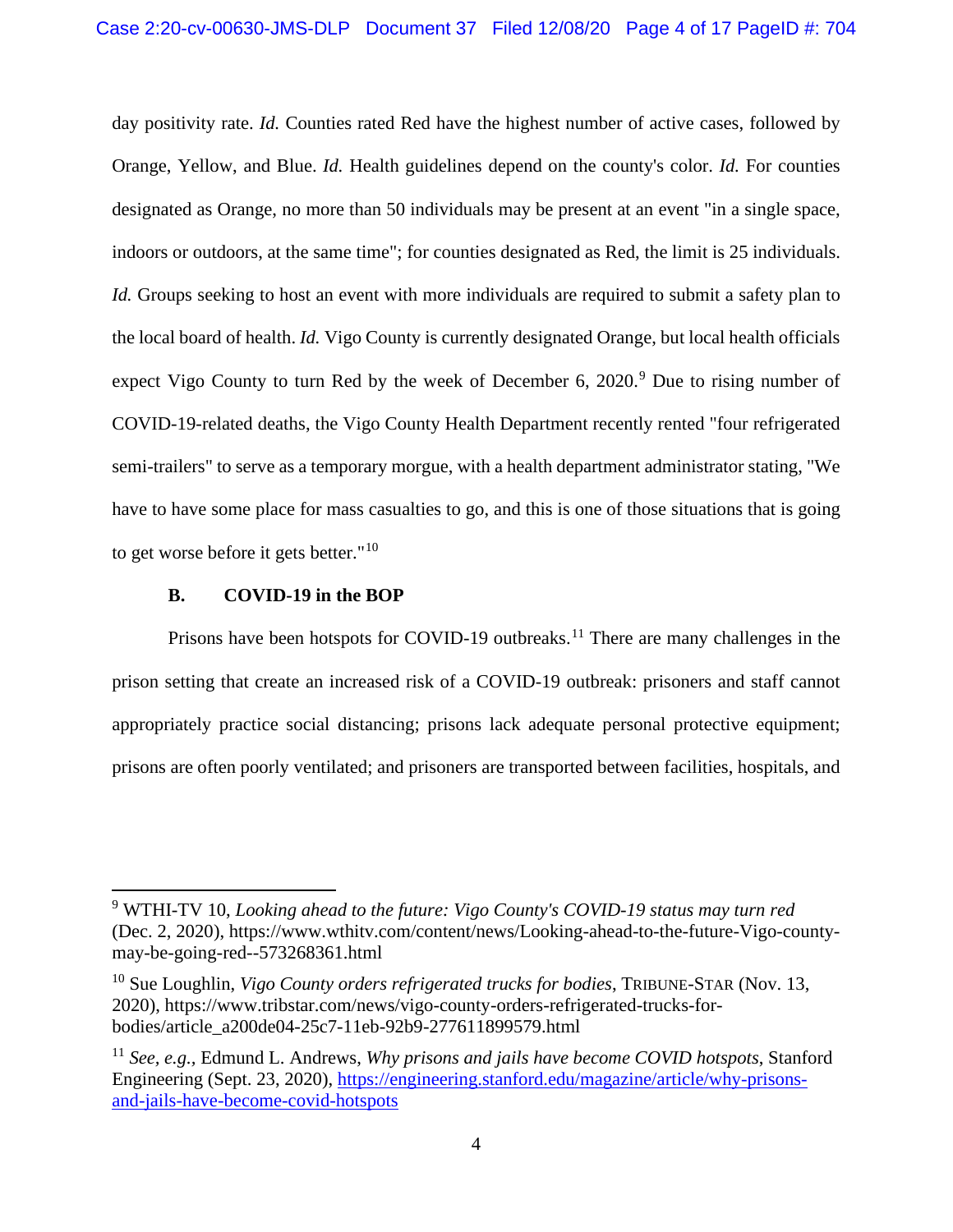court in multi-person vans.[12](#page-4-0) Because of the inherent risk of exposure to COVID-19 in the correctional setting, the CDC has designated correctional officers as high priority to receive a vaccine once it becomes available.<sup>[13](#page-4-1)</sup> As of December 1, 2020, in the United States more than 227,300 prisoners have tested positive for COVID-19, and over 1,500 inmates have died.<sup>[14](#page-4-2)</sup> Specific to the Federal Bureau of Prisons (BOP), as of December 7, 2020, there are 124,610 federal inmates and approximately 36,000 staff members. Of those, 5,555 inmates and 1,613 staff are currently positive with COVID-19, over 22,600 inmates and 2,100 staff have recovered, and at least [15](#page-4-3)1 inmates and 2 staff members have died.<sup>15</sup> At FCC Terre Haute, 264 inmates and 21 staff currently have COVID-19, 301 inmates and 48 staff have recovered, and at least 3 inmates have died. *Id.*

Despite the surge in COVID-19 cases in Vigo County (and the rest of the country) and the current COVID-19 outbreak at FCC Terre Haute, the Department of Justice has scheduled five executions at FCC Terre Haute in December 2020 and January 2021: Brandon Bernard on December 10, Alfred Bourgeois on December 11, Lisa Montgomery on January 12, Cory Johnson on January 14, and Dustin Higgs on January 15.[16](#page-4-4) Citing concern with the increase of COVID-19

<span id="page-4-0"></span><sup>12</sup> CDC, *COVID-19 in Correctional and Detention Facilities, United States, February – April 2020* (May 6, 2020), https://www.cdc.gov/mmwr/volumes/69/wr/mm6919e1.htm

<span id="page-4-1"></span><sup>13</sup> CDC, *Meeting of the Advisory Committee on Immunization Practices (ACIP)* (Nov. 23, 2020), [https://www.cdc.gov/vaccines/acip/meetings/downloads/min-archive/summary-2020-11.pdf.](https://www.cdc.gov/vaccines/acip/meetings/downloads/min-archive/summary-2020-11.pdf)

<span id="page-4-2"></span><sup>14</sup> THE MARSHALL PROJECT, *A State-by-State Look at Coronavirus in Prisons*, https://www.themarshallproject.org/2020/05/01/a-state-by-state-look-at-coronavirus-in-prisons (last updated Dec. 7, 2020).

<span id="page-4-3"></span><sup>&</sup>lt;sup>15</sup> BOP, *Covid-19 Cases*, [https://www.bop.gov/coronavirus/index.jsp.](https://www.bop.gov/coronavirus/index.jsp) (last updated Dec. 7, 2020).

<span id="page-4-4"></span><sup>16</sup> Federal Bureau of Prisons, *Scheduled Executions*, https://www.bop.gov/resources/federal\_executions\_info.jsp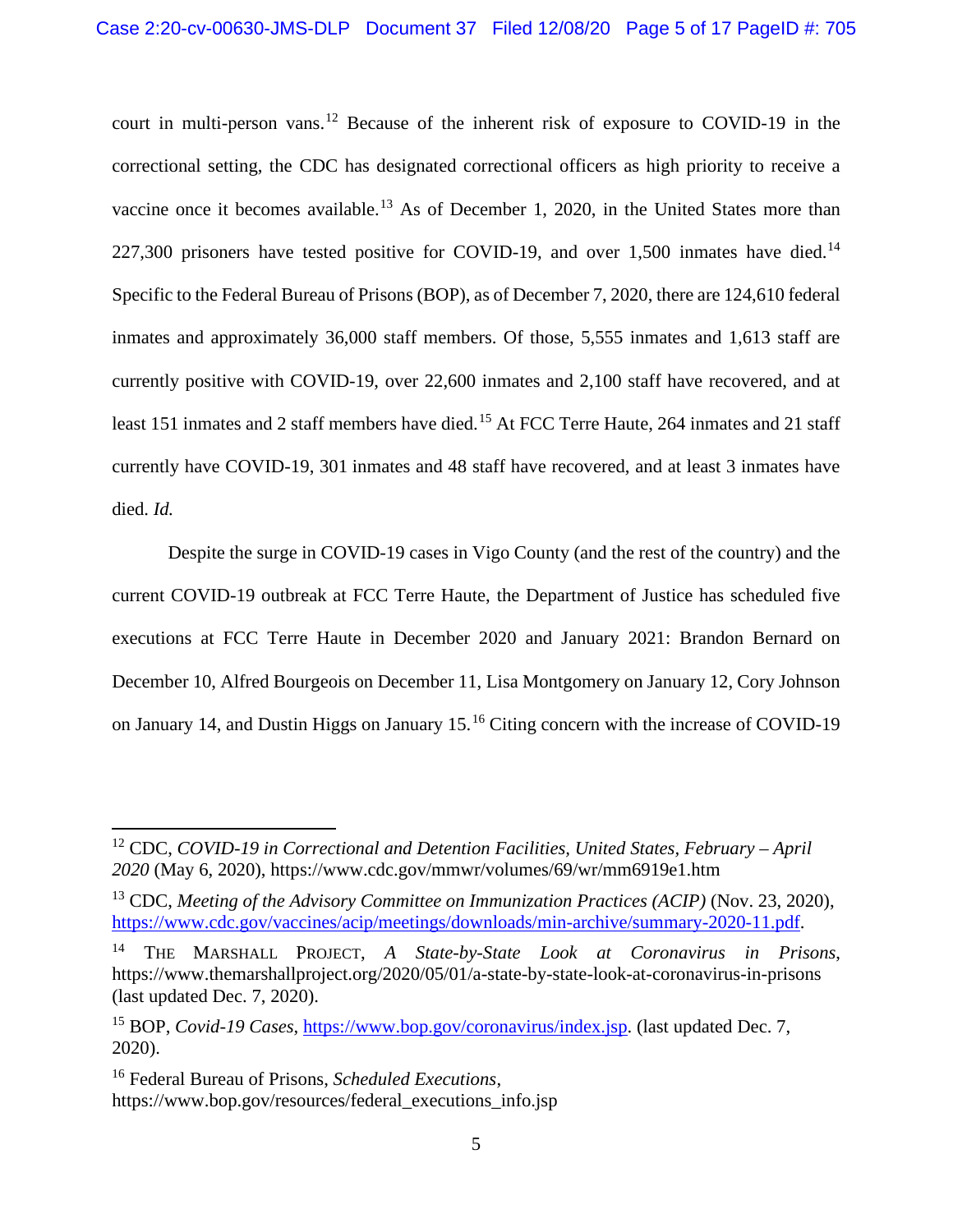cases, the American Bar Association,<sup>[17](#page-5-0)</sup> members of Congress,<sup>[18](#page-5-1)</sup> and a group of nearly 100 law enforcement professionals<sup>[19](#page-5-2)</sup> have urged the government to postpone the executions until they are safe to conduct—perhaps until a vaccine is widely available. No state has held an execution since July [20](#page-5-3)20, and several state executions have been postponed for COVID-related reasons.<sup>20</sup>

FCC Terre Haute is situated on approximately 1,145 acres and is comprised of three separate prisons in three separate buildings: the United States Penitentiary (USP), which is a high security prison; the Federal Correctional Institution (FCI), which is a medium security prison; and the Federal Prison Camp (FPC), which is a minimum security prison camp. Dkt.  $28-1$  at  $\P$  6. There is also a utility plant, a staff training center, the National Bus Center, a garage, and other buildings on the property. *Id.* 

The execution facility is separate from the other buildings. *Id.* It is approximately one hundred feet from the FCI but is physically separated by perimeter fencing and razor wire. *Id.* The execution facility is the equivalent of several city blocks from the FPC, which is further south on

[https://cbc.house.gov/uploadedfiles/cbc\\_letter\\_to\\_ag\\_barr\\_on\\_pending\\_executions.pdf.](https://cbc.house.gov/uploadedfiles/cbc_letter_to_ag_barr_on_pending_executions.pdf)

<span id="page-5-2"></span><sup>19</sup> Fair and Just Prosecution, *Joint Statement by Criminal Justice and Law Enforcement Leaders in Opposition to Application of the Federal Death Penalty* (Dec. 2020), available at https://fairandjustprosecution.org/wp-content/uploads/2020/12/FJP-Federal-Death-Penalty-Joint-Statement.pdf

<span id="page-5-0"></span><sup>&</sup>lt;sup>17</sup> Letter from ABA President Patricia Lee Refo to President Donald J. Trump (Nov. 12, 2020), [https://www.americanbar.org/content/dam/aba/administrative/government\\_affairs\\_office/fed](https://www.americanbar.org/content/dam/aba/administrative/government_affairs_office/fed-executions-letter-111220.pdf)[executions-letter-111220.pdf](https://www.americanbar.org/content/dam/aba/administrative/government_affairs_office/fed-executions-letter-111220.pdf)

<span id="page-5-1"></span><sup>&</sup>lt;sup>18</sup> *See, e.g.*, Letter from the Congressional Black Caucus to Attorney General William Barr (Nov. 17, 2020),

<span id="page-5-3"></span><sup>20</sup> *See* Death Penalty Information Center, *Outcomes of Death Warrants in 2020*, <https://deathpenaltyinfo.org/stories/outcomes-of-death-warrants-in-2020> (showing last state execution held in Texas on July 8, 2020, and other cases postponed due to COVID-19) (last updated Nov. 30, 2020); Travis Loller, ASSOCIATED PRESS (Dec. 3. 2020), *Tennessee inmate's execution put on hold due to COVID-19, [https://abcnews.go.com/US/wireStory/tennessee](https://abcnews.go.com/US/wireStory/tennessee-inmates-execution-put-hold-due-covid-19-74526641)[inmates-execution-put-hold-due-covid-19-74526641](https://abcnews.go.com/US/wireStory/tennessee-inmates-execution-put-hold-due-covid-19-74526641)* (Tennessee Supreme Court indefinitely postponing inmate's execution "because of the multiple issues caused by the continuing COVID-19 pandemic.").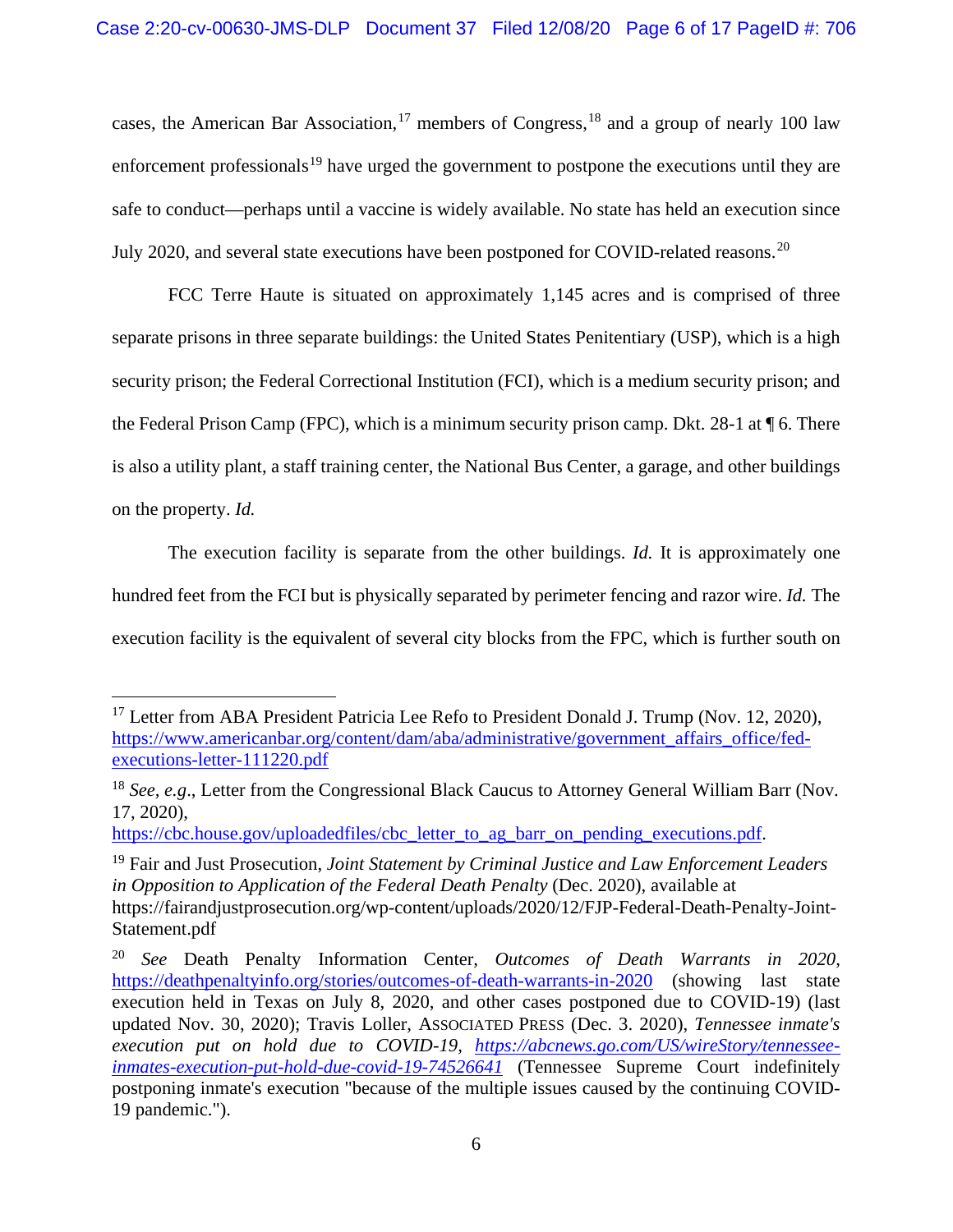the property, and even farther from the USP, which is south of the FPC. *Id.* The execution facility is quite small. The chamber is approximately ten feet by twelve feet and is flanked by three even smaller viewing rooms separated by plexiglass. *See* dkt. 13-5 at ¶ 9, dkt. 13-29 at ¶¶ 14–15.

The BOP and FCC Terre Haute have issued a variety of directives in light of the pandemic. Dkt. 28-1 at ¶ 8. The guidelines are derived from the World Health Organization, the Centers for Disease Control (CDC), the Office of Personnel Management, and the Office of the Vice President. *Id.* The BOP announced agency-wide modified operations in response to COVID-19 on March 13, 2020,[21](#page-6-0) and the modifications remain in place to date. *Id.* BOP-wide modifications include the following measures, among others: (1) all staff, contractors, and visitors undergo temperature checks and COVID-19 screenings, with those who register a temperature of 100.4° Fahrenheit or higher denied access to the grounds; (2) as much as possible, staff are being assigned to the same posts and are not rotating; (3) inmate movement is limited so as to prevent congregating and to maximize social distancing; (4) all new intakes to an institution are screened for COVID-19, and those who test positive or exhibit symptoms are placed in medical isolation, while those who test negative and are asymptomatic are placed in quarantine. *Id*.

At FCC Terre Haute, policies in place require all staff, inmates, and visitors to wear masks inside the institution, and masks are provided if a visitor does not have one. *Id.* at ¶ 9. Social distancing is practiced "[w]here possible." *Id.* Staff are required to self-report any COVID-19 exposure (known or suspected) as well as any positive COVID-19 test. *Id.* at ¶ 10. Staff do not move between the separate facilities and buildings unless necessary, although some positions "by their nature involve working at multiple institutions, including custody staff, facilities staff, as

<span id="page-6-0"></span><sup>21</sup> Federal Bureau of Prisons, *Federal Bureau of Prisons COVID-19 Action Plan: Agency-wide Modified Operations*, (Mar. 13, 2020), [https://www.bop.gov/resources/news/20200313\\_covid-](https://www.bop.gov/resources/news/20200313_covid-19.jsp) $19$ .jsp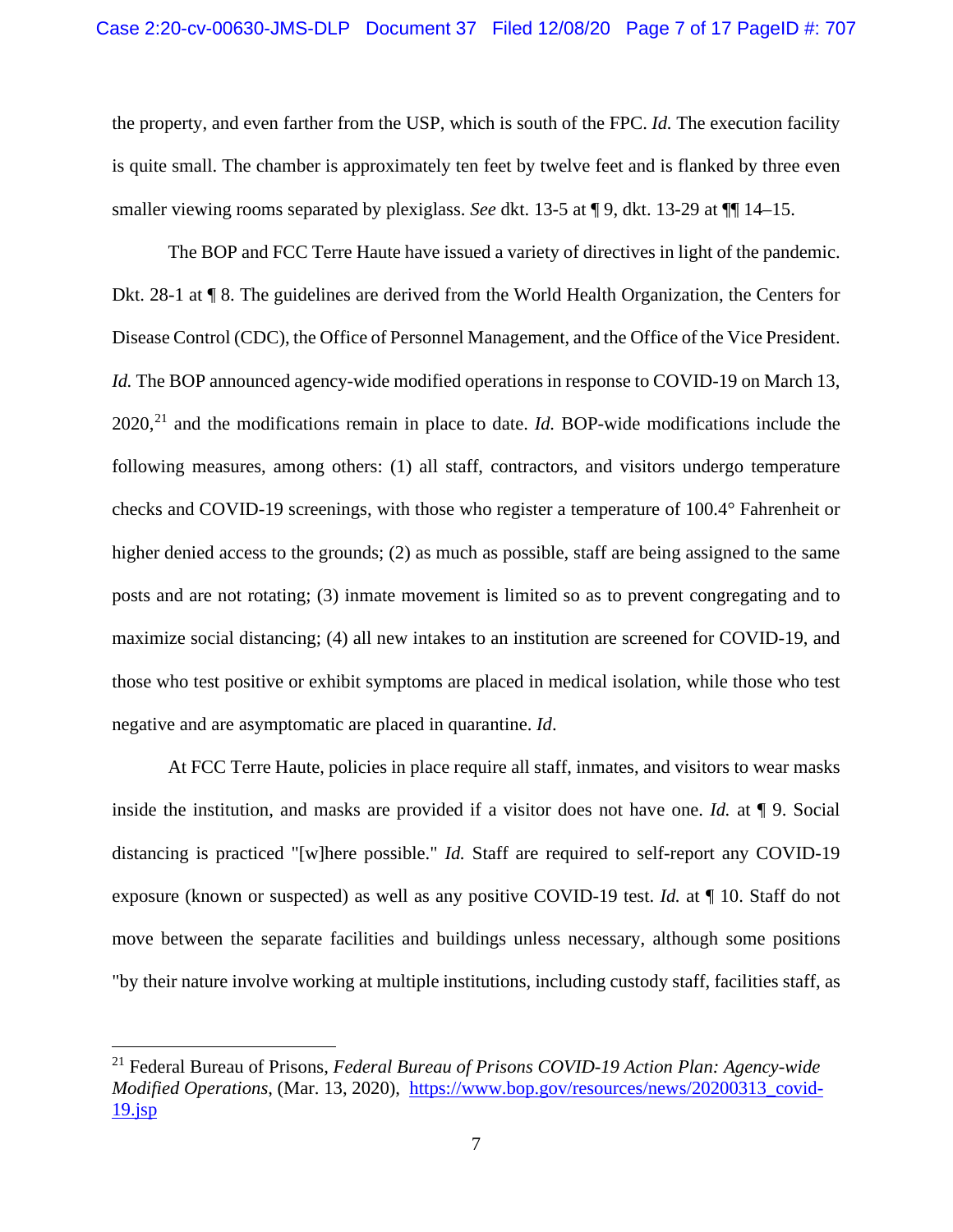well as medical, dental, and psychology staff." *Id.* FCC Terre Haute has multiple rapid Abbot test machines which are used to immediately test symptomatic inmates (and asymptomatic inmates with whom the sick inmates have been in close contact) in an effort to isolate and quarantine them more quickly. *Id.* at  $\P$  12.

Each execution will bring approximately 50 to 125 individuals to FCC Terre Haute. Dkt. 28-1 at ¶ 16. Each execution requires the efforts of approximately 40 BOP employees brought from out-of-state facilities ("the execution team") and approximately 70 FCC Terre Haute staff. *Id.* at  $\P$  16–17, 22. The execution team does not quarantine upon their arrival in Indiana because they generally arrive only a few days prior to a scheduled execution. *Id.* at ¶ 17. The execution team is primarily engaged in duties in and around the execution facility and generally does not interact with inmates outside of the execution facility. *Id.* The execution team generally does not enter the FCI, USP, or FPC while at FCC Terre Haute, although some members of the team interact with FCC Terre Haute personnel incident to their role in the operation of the execution. *Id.* During these interactions, "BOP staff are required to wear masks and to the extent possible remain socially distanced." *Id.* The FCC Terre Haute staff who help facilitate execution-related events have duties such as managing check points and perimeter security, staffing the command center, and escorting witnesses and demonstrators. *Id.* at  $\P$  22. These "FCC staff will have some interaction with both the public and the BOP personnel attending the execution." *Id.*

Other individuals who otherwise would not be at FCC Terre Haute—including media witnesses, members of the defendants' legal team, victims' family members, and inmates' family members—also congregate at the prison to witness the execution. *Id.* at ¶ 16. These individuals do not enter FCI or interact with any FCC Terre Haute inmates other than the condemned. *Id.* at ¶ 19. Although demonstrators are permitted to demonstrate on FCC Terre Haute grounds, so far none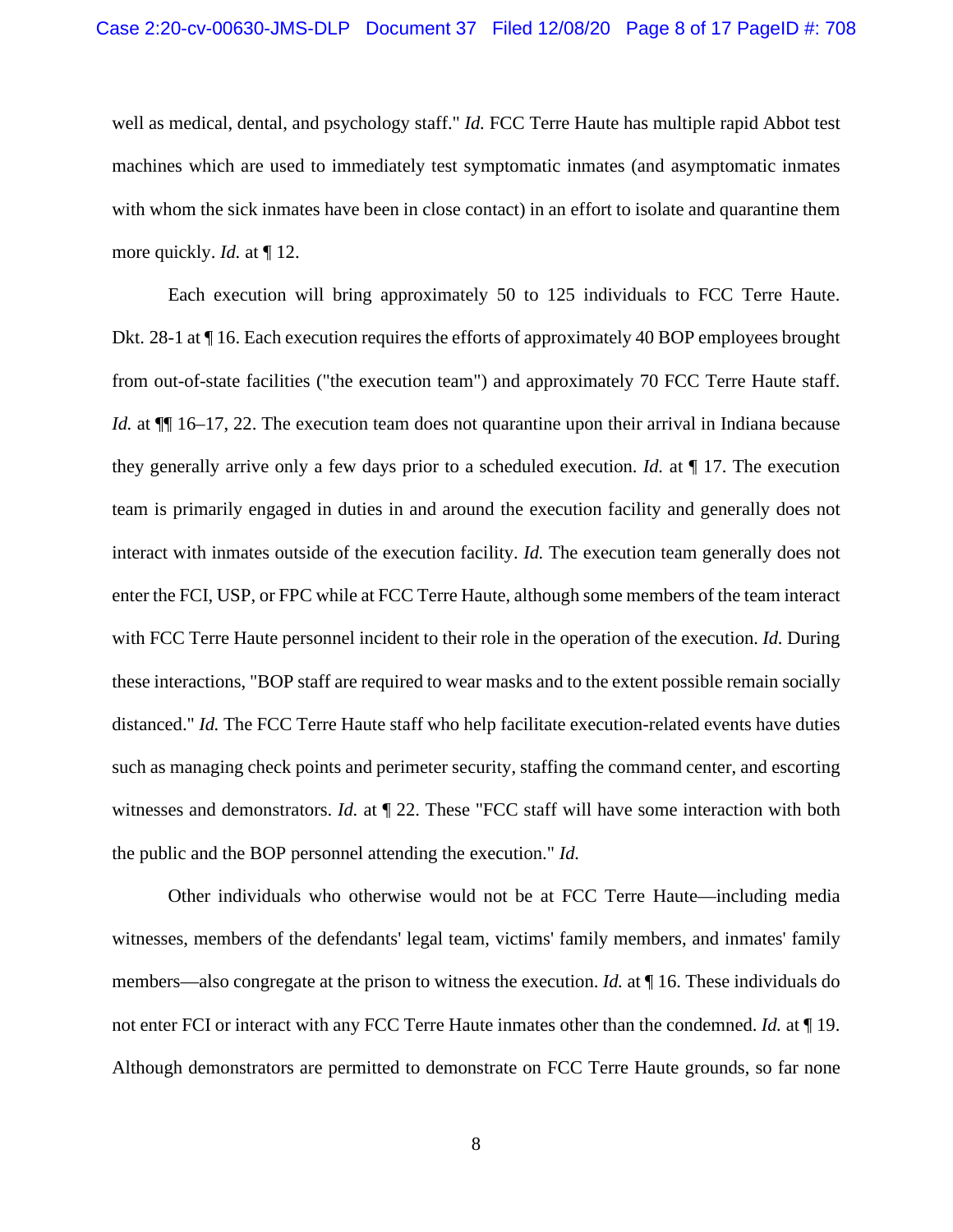have chosen to come onto the grounds, instead electing to demonstrate in an area across the street from the property. *Id.* at ¶ 21. If demonstrators choose to enter the property, they will be screened and temperature checked. *Id.* Further, the demonstration area is near the main public road and not near any of the prison buildings. *Id.*

COVID-19 tests for BOP employees are conducted on a voluntary basis. *Id.* at ¶ 23. Eight federal executions have taken place this year, and only five to seven members of the BOP execution team have elected to be tested after returning to their home communities. *Id.* In July, a BOP staff member who had interacted with the execution team tested positive for COVID-19 before an execution. *Hartkemeyer v. Barr*, 2:20-cv-00336-JMS-DLP, dkt. 77-1. Per BOP policy, contact tracing was immediately initiated to determine the staff member's close contacts, and no additional cases of COVID-19 were discovered as a result of traced persons' contact with the infected member. Dkt. 28-1 at ¶ 24.

Although safety measures have been implemented, enforcement is another matter. Orlando Hall was the last person to be executed at FCC Terre Haute on November 19, 2020. Mr. Hall's spiritual advisor, Yusuf Ahmed Nur, witnessed the execution and observed several instances of non-compliance with the aforementioned policies. To attend the execution, Mr. Nur drove to the Vigo County Sheriff's office parking lot, where a BOP staff member drove him, three witnesses, two prison officials, and a chaplain in a van to USP for processing. Dkt. 13-29 at ¶ 5. The eight individuals were in the van with the windows rolled up for about 15 minutes. *Id.* He observed several BOP staff either not wearing masks or wearing them incorrectly. Dkt. 13-29 at ¶¶ 8, 11, 18. Mr. Nur alleges that neither of the two executioners wore masks at all within the execution chamber, *id.* at  $\P$  15, but another witness attested that the two individuals wore masks except to make announcements as the execution process began, dkt. 33-2 at ¶¶ 6–7. Mr. Nur tested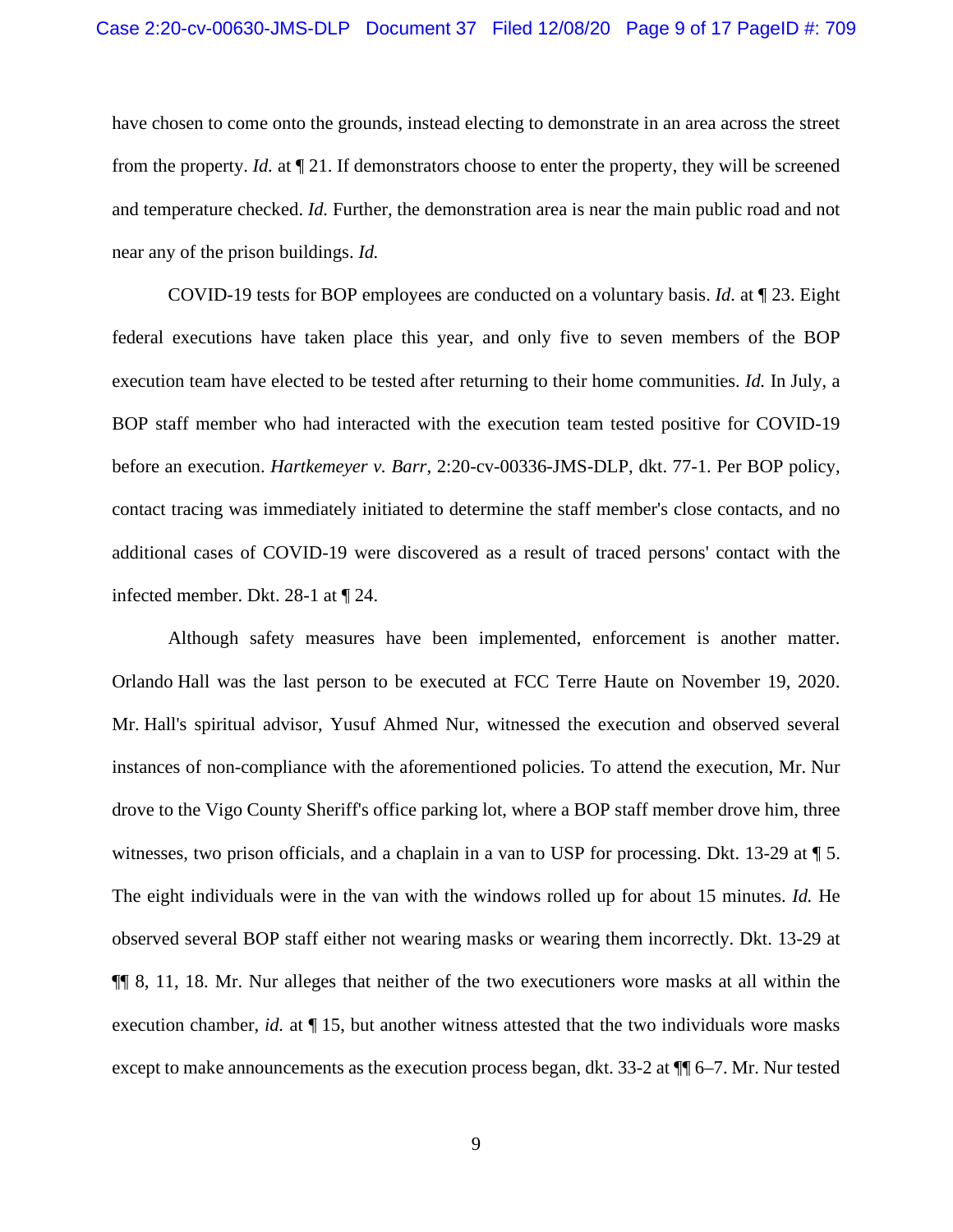positive for COVID-19 shortly after the execution. Dkt. 13-29 at ¶¶ 25–29. Mr. Nur believes he contracted COVID-19 because of his participation in Mr. Hall's execution, but given his contact with his children and a host of other unknowns, the source of his illness is uncertain.

Six execution team members also tested positive for COVID-19 approximately a week after Mr. Hall's execution. Dkt. 33-2 at ¶ 8. The government did not advise Mr. Nur about the positive tests amongst the execution team—although any contact between the COVID-positive execution team members and Mr. Nur is unclear—nor did the government contact Mr. Nur regarding his positive COVID-19 test results to conduct any contact tracing. Dkt. 29-6 at ¶¶ 9–10. The COVID-positive execution team members are following CDC guidelines with respect to whether they will travel to Terre Haute for the December executions. Dkt. 33-2 at  $\P$ 9.

Plaintiffs Smith and Holm reside in FCI and thus do not interact with inmates on death row, who reside at USP, or with anyone in the execution facility. At FCI, they have also personally observed flouting of the COVID-19 safety policies, including lack of proper social distancing, little or no access to soap, lack of mask enforcement, sick inmates serving food, and a two-week disruption of hot water. Dkts. 13-15 at ¶¶ 30–32, 40–43; 13-21 at ¶ 17–23. Mr. Smith also believes from personal observation that there have been more COVID-19-related inmate deaths at FCC Terre Haute than reported on the BOP website. Dkt. 13-15 at ¶ 28. The plaintiffs' observations, of course, are not specific to execution-related events but the operation of the facility generally. Significantly, the plaintiffs acknowledge that these violations that affect them directly are not the subject of this lawsuit. *See* dkt. 31 at 13 ("While the COVID-mitigation efforts at FCC Terre Haute have indeed been insufficient, they are not the subject of this lawsuit.").

According to the plaintiffs, the number of positive COVID-19 cases at FCC Terre Haute increased after the executions that took place in August and September. Dkt. 13-27 at  $\P$  25;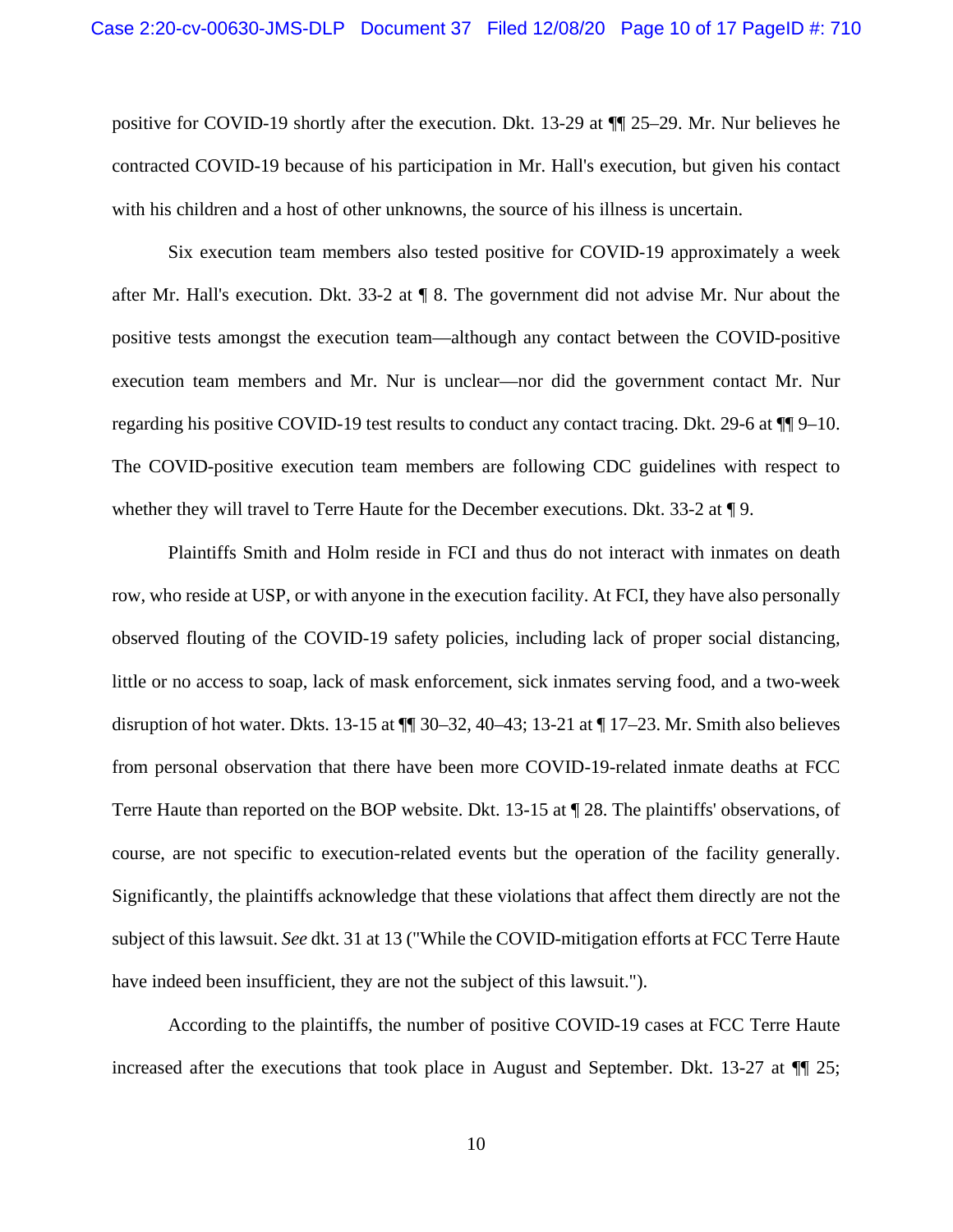dkt. 13-1 at ¶¶ 60–62. Three executions took place the week of August 23, when there were 26 positive cases at FCC Terre Haute. The next week, there were 88 positive cases, followed by another 32 the following week. After the executions that took place on September 22 and 24, the number of positive cases amongst inmates went from 2 to 7 new cases (Sept. 27–Oct. 3), the next week 8 more (Oct. 4–10), and the next week 19 more (Oct. 11−19). After Mr. Hall's execution, 104 staff and inmates were positive as of November 27, and 285 inmates and staff are positive as of December 7.[22](#page-10-0) However, COVID-19 cases have been increasing in Vigo County and Indiana generally these past few weeks.<sup>[23](#page-10-1)</sup>

The Court held a hearing by video on December 8, 2020, to discuss the plaintiffs' motion for a preliminary injunction. Counsel for the government did not know whether any of the 21 staff who are currently COVID-positive were among the 70 FCC staff who performed execution-related duties at Mr. Hall's execution. Although contact tracing for the six COVID-positive execution team members was presumably conducted, *see* dkt. 28-1 at ¶ 24, counsel for the government did not know if contact tracing for these individuals resulted in the discovery of additional COVID-19 cases at FCC Terre Haute. The Court is unfortunately hamstrung by the limited information the government chose to disclose.

### **II. Standing**

The defendants argue that the plaintiffs do not have standing to bring their Eighth Amendment claim because any future injury is speculative, not traceable to the defendants' actions, and cannot be remedied by the relief they seek. Dkt. 28 at 12−15. But the defendants' standing arguments rely on a number of disputed facts that need not be resolved at this stage. *Compare id.*

<span id="page-10-0"></span><sup>22</sup> BOP, *Covid-19 Cases*,<https://www.bop.gov/coronavirus/index.jsp> (last visited Dec. 8, 2020).

<span id="page-10-1"></span><sup>&</sup>lt;sup>23</sup> Indiana COVID-19 Dashboard and Map,  $\frac{https://www.coronavirus.in.gov/2393.htm}{https://www.coronavirus.in.gov/2393.htm}$  $\frac{https://www.coronavirus.in.gov/2393.htm}{https://www.coronavirus.in.gov/2393.htm}$  $\frac{https://www.coronavirus.in.gov/2393.htm}{https://www.coronavirus.in.gov/2393.htm}$  (last updated Dec. 7, 2020).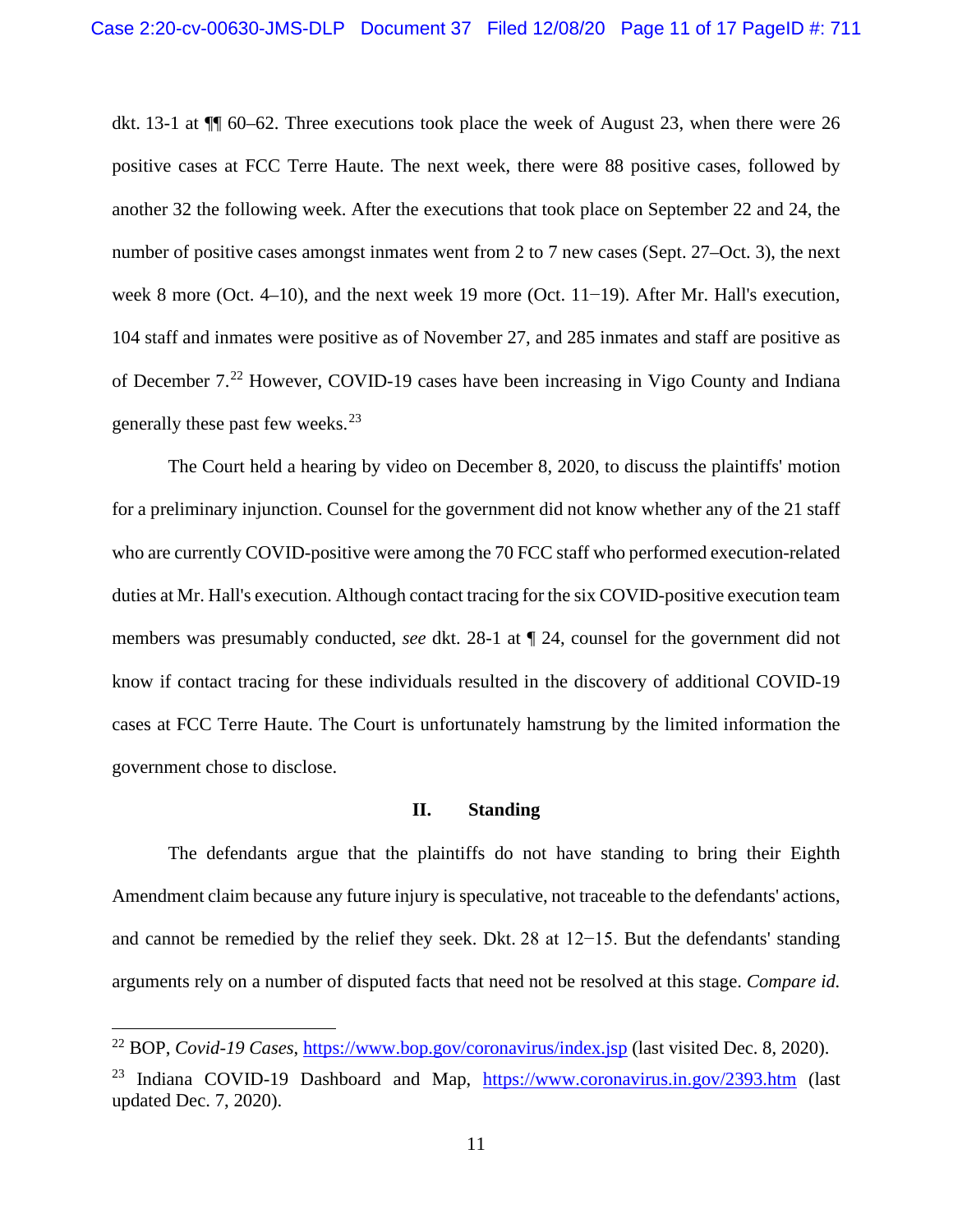at 12−14 (asserting that BOP has implemented "rigorous safety measures" and arguing that plaintiffs might be infected with COVID-19 whether or not executions go forward), *with* dkt. 14 at 13−18 (alleging numerous breaches of these safety measures and arguing that executions increase the already existent risk of prisoners contracting COVID-19). The plaintiffs have sufficiently alleged that carrying out additional executions creates at least some additional risk that they will contract COVID-19. That is enough at this stage of proceedings, so the Court will not dismiss for lack of standing. *See Booker-El v. Superintendent, Indiana State Prison*, 668 F.3d 896, 899 (7th Cir. 2012) ("[T]he injury-in-fact requirement can be satisfied by a threat of future harm or by an act which harms the plaintiff only by increasing the risk of future harm that the plaintiff would have otherwise faced, absent the defendant's actions." (quoting *Pisciotta v. Old Nat'l Bancorp*, 499 F.3d 629, 634 (7th Cir.2007)) (alteration in *Booker-El*).

#### **III. Preliminary Injunction**

In deciding whether to issue a preliminary injunction to stay an execution, the Court must consider "(1) whether the stay applicant has made a strong showing that he is likely to succeed on the merits; (2) whether the applicant will be irreparably injured absent a stay; (3) whether issuance of the stay will substantially injure the other parties interested in the proceeding; and (4) where the public interest lies." *Nken v. Holder*, 556 U.S. 418, 434 (2009). "The first two factors . . . are the most critical." *Id.* The burden to show "likely" success is lightest when the prospect of irreparable injury is greatest, and vice versa. *Mays v. Dart*, 974 F.3d 810, 822 (7th Cir. 2020).

## **A. Likelihood of Success on the Merits**

The Eighth Amendment prohibits cruel and unusual punishment. Corollary to this prohibition is a duty upon prison officials, who must "ensure that inmates receive adequate food, clothing, shelter, and medical care, and must 'take reasonable measures to guarantee the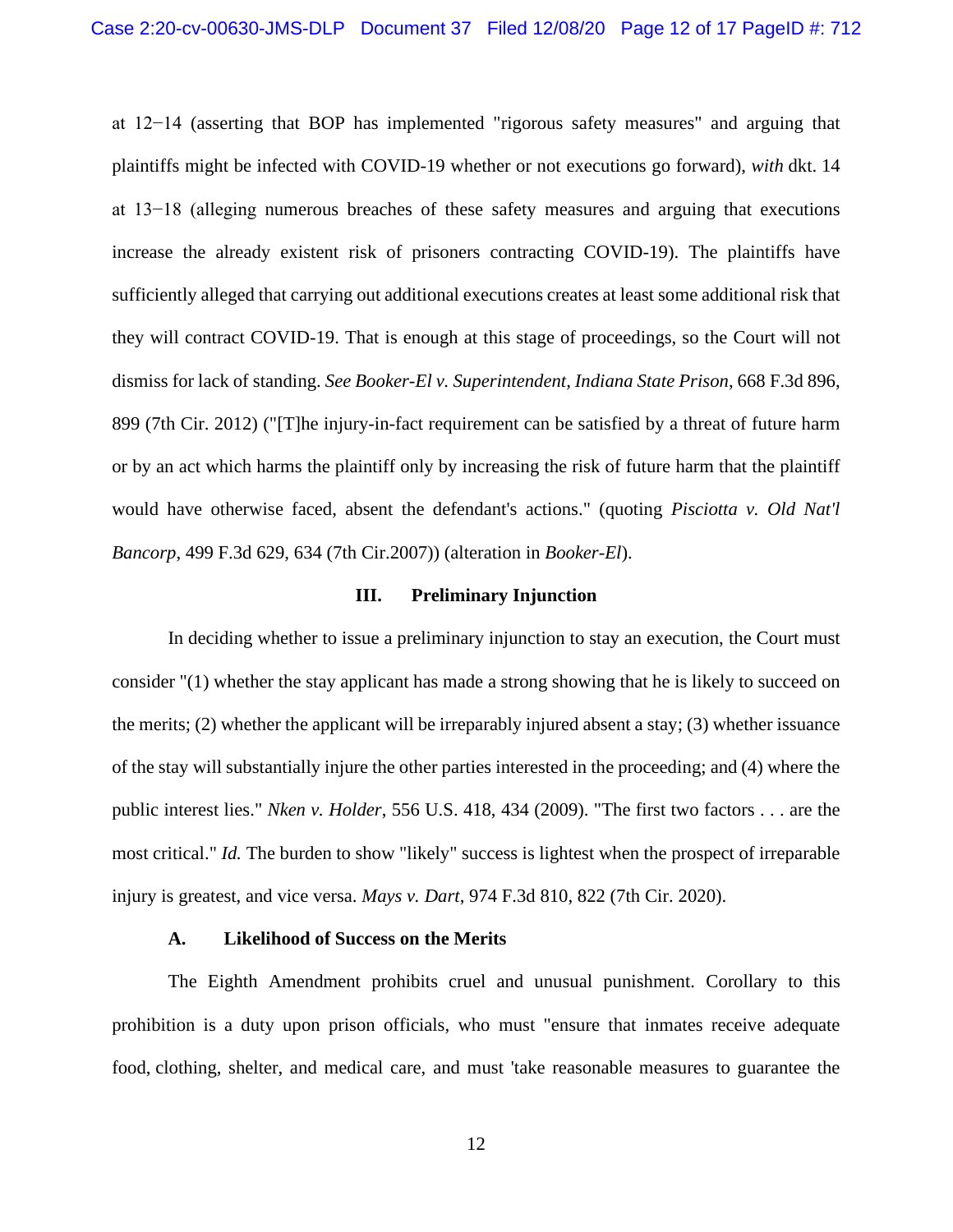safety of the inmates.'" *Farmer v. Brennan*, 511 U.S. 825, 832 (1994) (quoting *Hudson v. Palmer*, 468 U.S. 517, 526−27 (1984)). To prove Eighth Amendment deliberate indifference, the plaintiffs must show that the defendants knew of, but disregarded, a "substantial risk of harm" to their health. *Goodloe v. Sood*, 947 F.3d 1026, 1030−31 (7th Cir. 2020). The level of disregard required is roughly equivalent to criminal recklessness. *Davis v. Kayira*, 938 F.3d 910, 915 (7th Cir. 2019).

The defendants do not dispute that contracting COVID-19 would be a serious harm. But they argue that conducting executions in the manner they have planned does not constitute deliberate indifference toward the plaintiffs.

The plaintiffs make well-supported—though disputed—allegations that the defendants and prison staff could do more to prevent COVID-19 transmission in the prison. *See*, *eg.*, dkt. 14 at 13−14 (alleging that social distancing is impossible even in communal areas, that inmates commonly interact with others who have recently tested positive, that protective equipment is lacking, that inmates are required to reuse masks for months at a time, and that mask use is not enforced); *see also* dkts. 13-5 at  $\P$  30–32, 40–43; 13-21 at  $\P$  17–23 (supporting declarations). While certainly most disturbing, these allegations do not demonstrate a strong likelihood of success on the plaintiffs' claim that the defendants have shown deliberate indifference by making the decision to proceed with executions.

The plaintiffs also make well-supported—though disputed—allegations that executions, like any mass gathering, are risky during the COVID-19 pandemic. *See*, *e.g.*, *id.* at 14−18 (describing multiple close contacts among those present, staff failures to wear masks properly or at all, and a spiritual advisor's positive COVID-19 test on November 29, 2020, following the execution of Orlando Hall on November 24). But the plaintiffs will not be present for the scheduled executions, and the Seventh Circuit has made clear that the defendants have nearly unfettered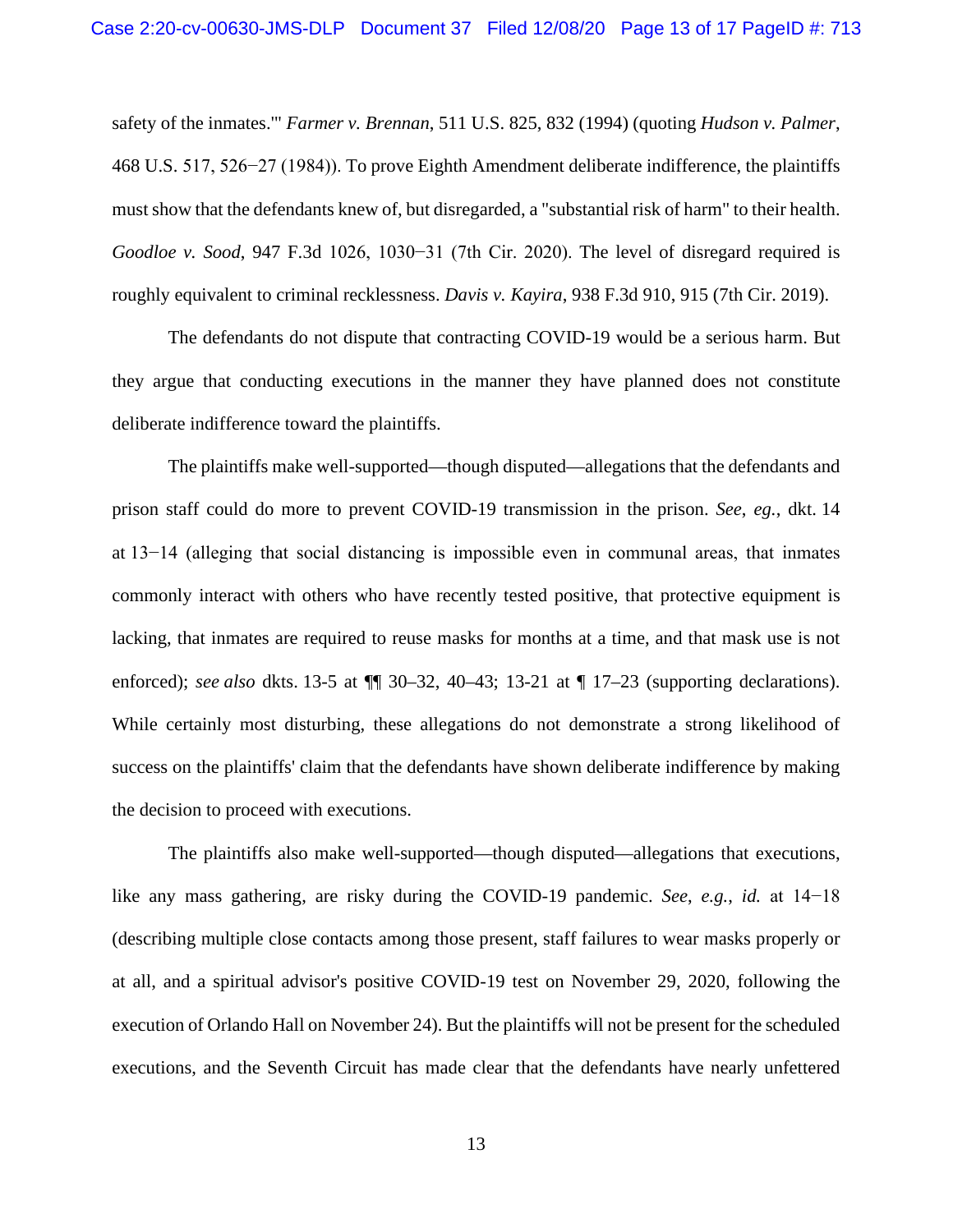discretion to schedule executions, pandemic or no. *See*, *e.g.*, *Peterson v. Barr*, 965 F.3d 549, 552−53 (7th Cir. 2020) (rejecting as "frivolous" a victim's grandmother's claim to postpone the execution until after the resolution of the COVID-19 pandemic to ensure she could safely witness it).

What the plaintiffs do not allege with sufficient evidentiary support is a causal relationship between the executions and the rate of COVID-19 infections in the general prison population. To be sure, the evidence shows—and common sense dictates—that carrying out executions on prison property with prison staff involved creates *some* additional risk of COVID-19 infection for prisoners, including the plaintiffs. But "[t]he Eighth Amendment demands that officials ensure 'reasonable safety,' not that they protect against all risks." *Estate of Simpson v. Gorbett*, 863 F.3d 740, 746 (7th Cir. 2017). To succeed on their claim, the plaintiffs must show, at least, that the decision to carry out executions during the pandemic creates substantial additional risks for their health.

The plaintiffs' primary evidence of additional execution-based risk is the increase in positive cases at the prison following some of the execution dates. Dkt. 14 at 18−19; *see* dkt. 29-2 at 7 (graph of new weekly positive cases in Vigo County and at FCC Terre Haute, from March 15 to November 28, 2020). But the correlation is not consistent after each execution, and the most reasonable inference to draw from the plaintiffs' evidence is that FCC Terre Haute's infection rates are driven by the rates of infection in Vigo County. For each notable increase in positive cases at FCC Terre Haute, there is a corresponding increase over the prior two-to-three weeks in Vigo County. *See* dkt. 29-2 at 7. The correlation is not definitive, to be sure, but it seriously undermines the plaintiffs' contention that executions are driving the increases in positive COVID-19 cases. It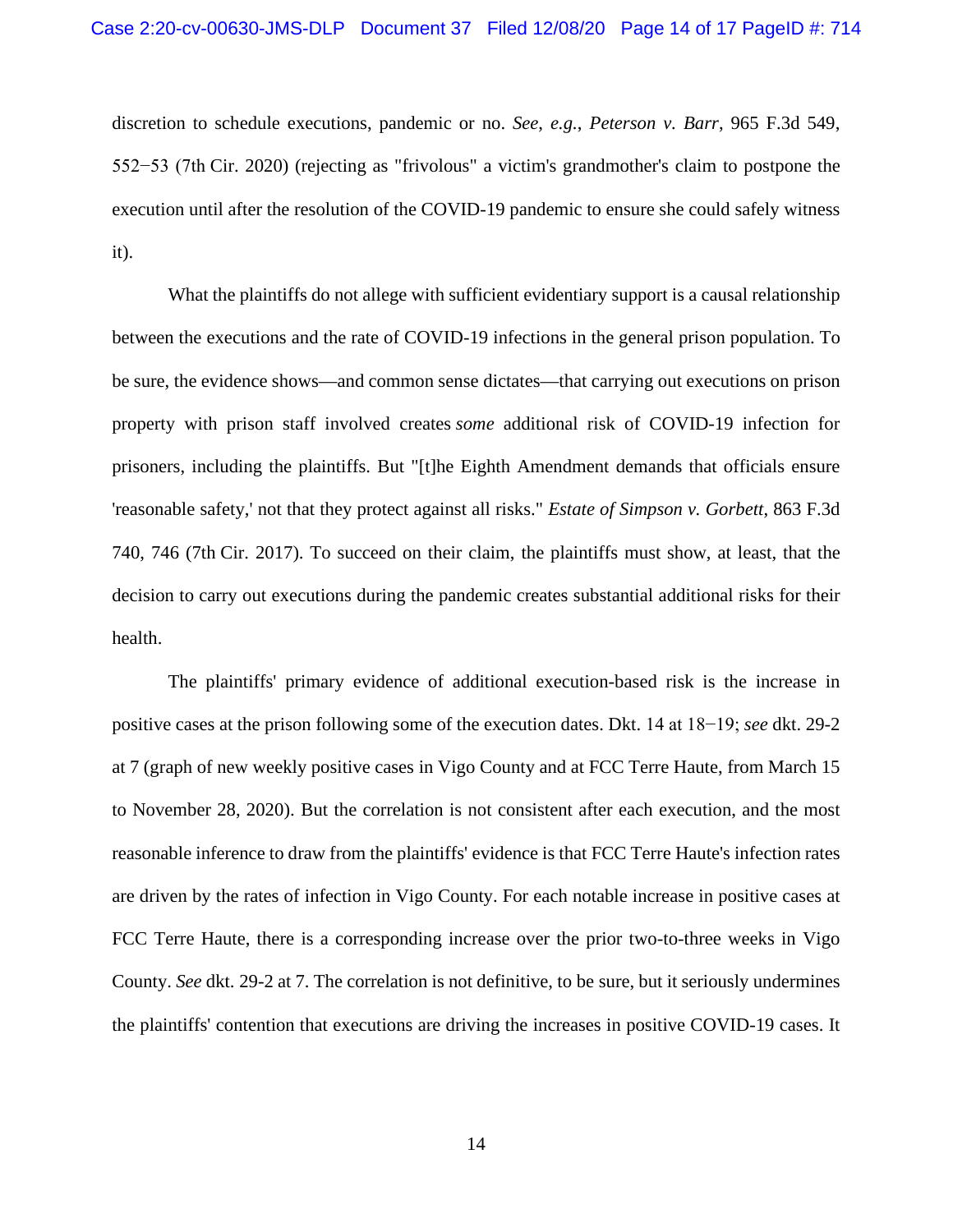is also consistent with the defendants' argument that FCC Terre Haute staff are more likely to be infected outside of work than when interacting with the execution team.

The plaintiffs appeal to common sense and imply causation from some level of correlation between executions and COVID-19 cases at FCC Terre Haute. But without compelling scientific or statistical evidence, they do not have a strong likelihood of success on their Eighth Amendment claim.

## **B. Irreparable Injury, Defendants' Interests, and Public Interests**

The irreparable injury analysis here overlaps significantly with both standing and likelihood of success. As discussed above, the plaintiffs have not shown that they are likely to be infected with COVID-19 because of the scheduled executions, and thus have no demonstrated an irreparable injury.

The defendants have a substantial legal interest in timely enforcement of criminal defendants' sentences, such that the Court should not stay an execution lightly. *Bucklew v. Precythe*, 139 S. Ct. 1112, 1133 (2019) ("Both the [government] and the victims of crime have an important interest in the timely enforcement of a sentence.");

Finally, the constitutional right of plaintiffs' and/or the putative class members' to be free from unreasonable risk of exposure to COVID-19 is a significant public interest. *See Awad v. Ziriax*, 670 F.3d 1111, 1132 (10th Cir. 2012) ("[I]t is always in the public interest to prevent the violation of a party's constitutional rights." (quotation marks and citation omitted)). But this factor does not weigh heavily here because the plaintiffs have not shown that the scheduled executions will create a substantial additional risk to their health.<sup>[24](#page-14-0)</sup>

<span id="page-14-0"></span> $24$  The Court makes no finding that the conduct of the executions will not create a substantial additional risk to the health of the other participants in the execution.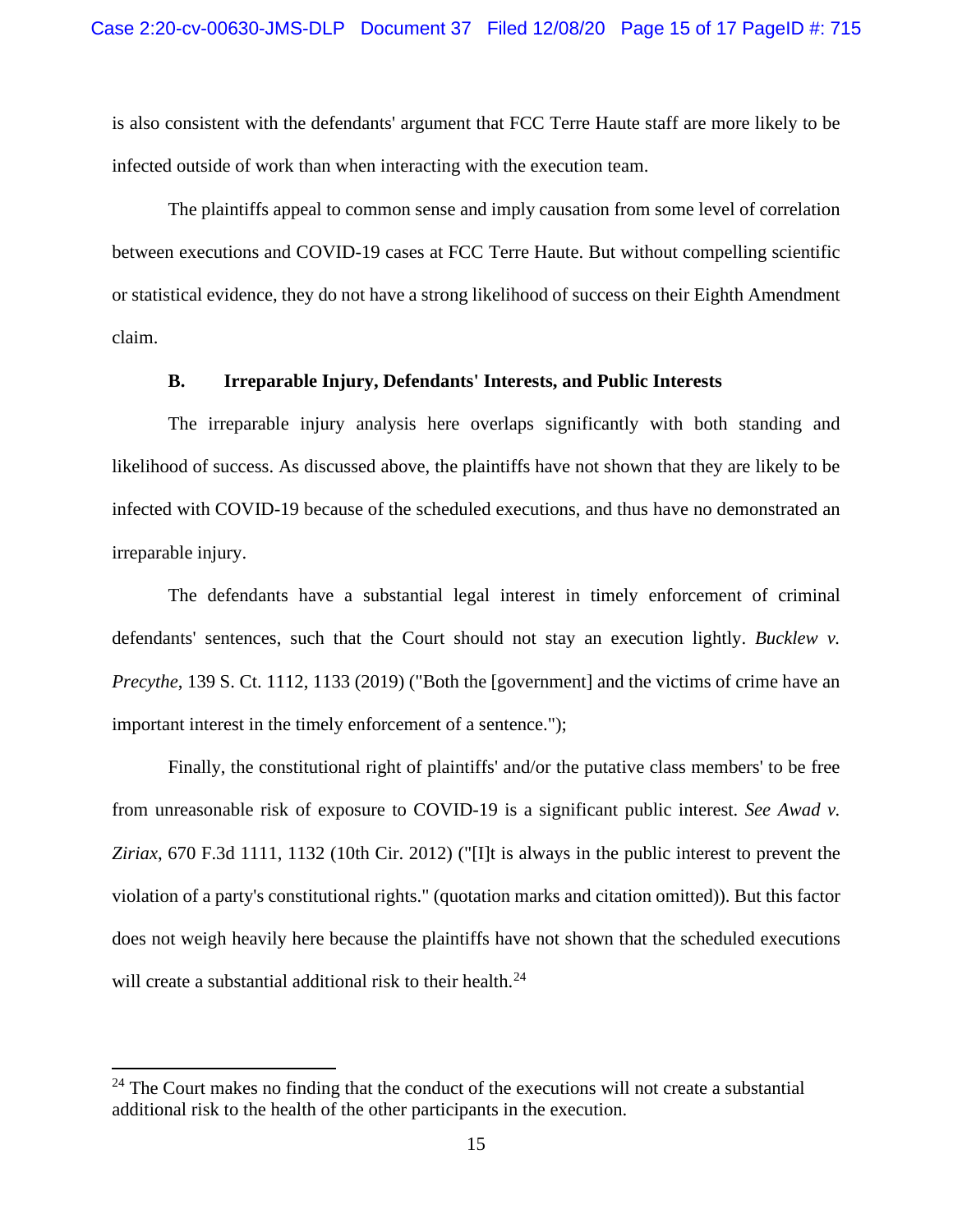Taken together, the *Nken* factors weigh against issuing a preliminary injunction, and thus the plaintiffs' motion must be denied.

## **IV. Conclusion**

Circuit precedent arising from prior recent executions makes clear the nearly limitless discretion the Attorney General possesses in conducting federal executions. The only limitation to such discretion argued here is the Eighth Amendment to the United States Constitution, and the plaintiffs have not met their burden of showing their constitutional claim is likely to succeed. That others, or a court, might exercise discretion differently in light of the risks presented by a deadly virus is not the relevant calculus.

The plaintiffs' emergency motion for preliminary injunction, dkt. [12], is therefore **denied**. The plaintiffs' motion for leave to file post-hearing responses to the Court's questions, dkt. [36], is **granted**. The Court considered these responses in deciding the motion.

#### **IT IS SO ORDERED.**

December 8, 2020

Hon. Jane Maghus-Stinson, Chief Judge **United States District Court** Southern District of Indiana